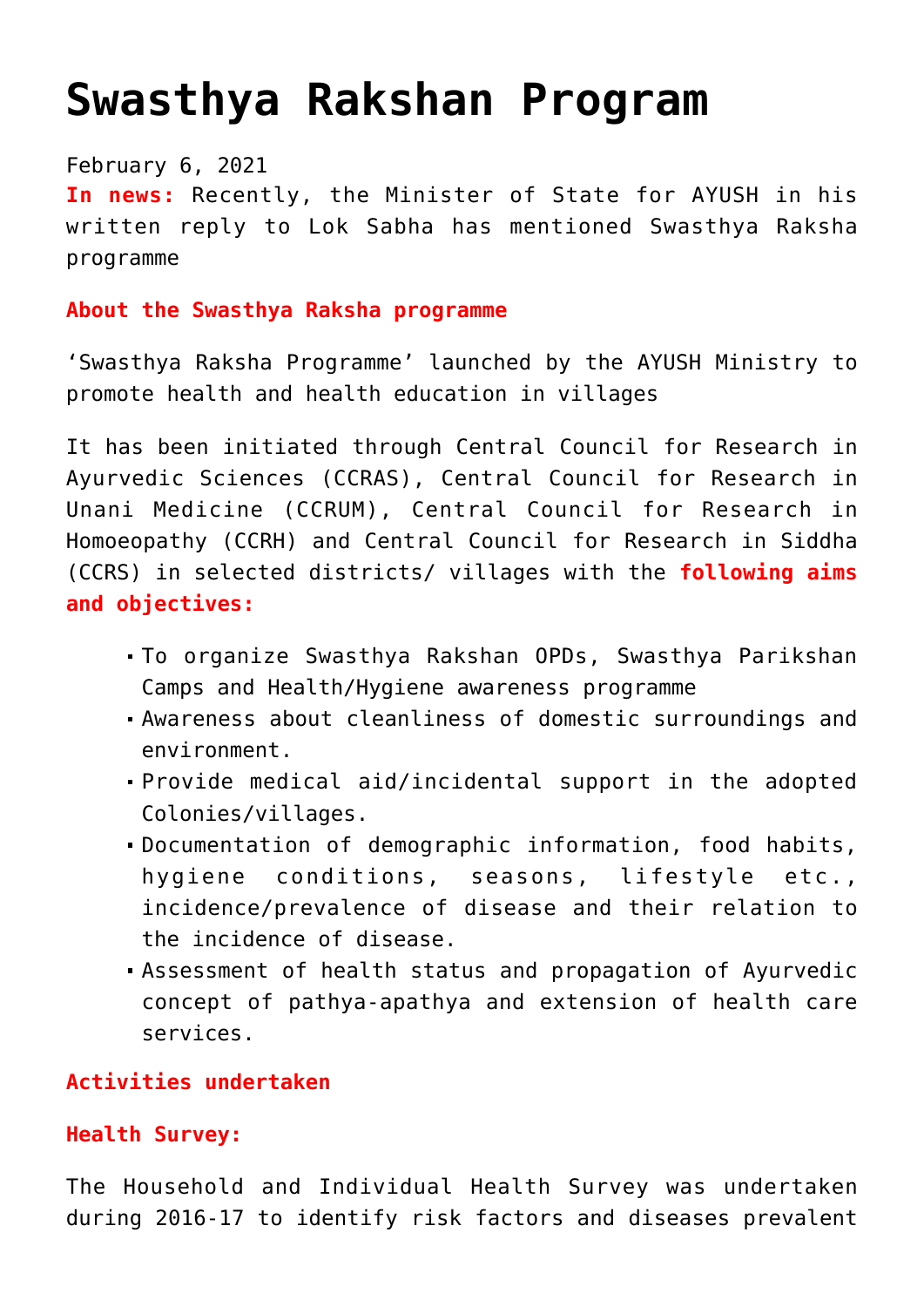in a population over a specific period of time along with documentation of demographic information, food habits, hygiene conditions, seasons, lifestyle etc.

#### **Medicare services:**

Swasthya Rakshan OPDs/ camps were conducted on a weekly basis in 55 identified villages /colonies by 11 Institutes of Council for providing homeopathic treatment. Since inception 7028 Swasthya Rakshan Camps/OPDs have been organized and 392849 patients have been benefited with homoeopathic treatment.

#### **SRP Awareness Campaigns/ Rallies**

Mass campaigning through rallies for promotion of healthy lifestyles and hygiene were organized in school of identified villages. Nukkad Nataks and lectures were also organised focussing on personal, environmental & social hygiene in the villages involving school children

# **Central Council for Research in Ayurvedic Sciences (CCRAS)**

- The Central Council for Research in Ayurvedic Sciences (CCRAS) is an autonomous body of the Ministry of AYUSH (Ayurveda, Yoga & Naturopathy, Unani, Siddha and Homeopathy), Government of India.
- It is an apex body in India for the formulation, coordination, development and promotion of research on scientific lines in Ayurveda and Sowa-Rigpa system of medicine

## **Central Council for Research in Unani Medicine (CCRUM)**

- The Central Council for Research in Unani Medicine (CCRUM) is an autonomous organization under the Ministry of AYUSH, Government of India.
- Since its establishment in 1978, the CCRUM as the apex government organization for research in Unani Medicine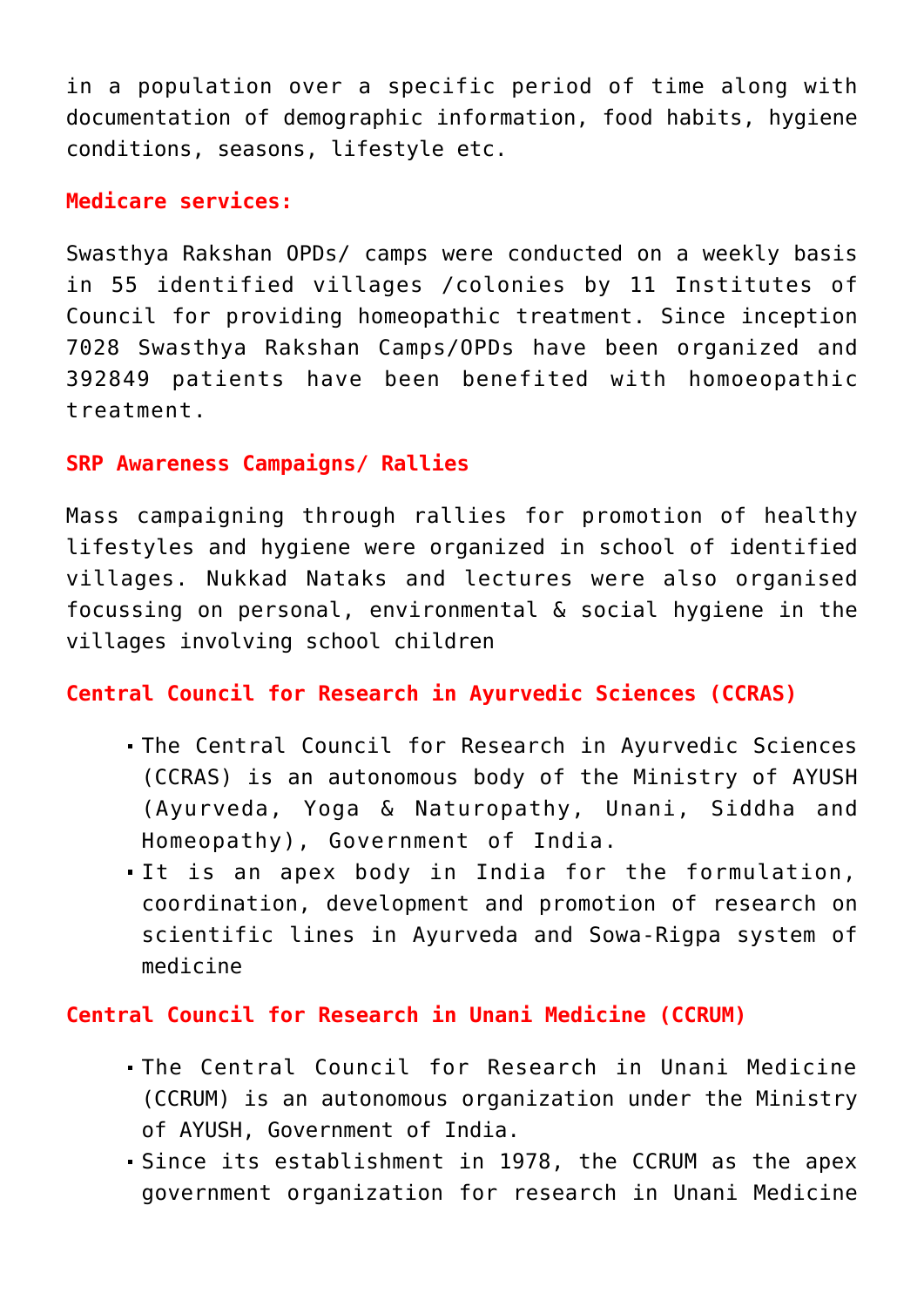has been engaged in conducting scientific research on the applied as well as fundamental aspects of Unani system of medicine.

Consequently, over the past four decades of its existence, the Council has made significant strides in clinical research, drug standardization, survey and cultivation of medicinal

#### **Central Council for Research in Homoeopathy (CCRH)**

Central Council for Research in Homoeopathy (CCRH) is an apex research organization under Ministry of AYUSH, Govt. of India which undertakes, coordinates, develops, disseminates and promotes scientific research in Homoeopathy.

The Council formulates and conducts research programs/projects; collaborates with national and international institutes of excellence to undertake evidence based research in fundamental and applied aspects of Homoeopathy; monitors extra mural researches and propagates the research findings through monographs, journals, newsletters, I.E.&C. materials, seminars/workshops. Studies comply with the modern scientific parameters and research is undertaken with the goal that the outcome of research translates into practice and the benefit of the research is extended to the profession and the public.

### **Central Council for Research in Siddha (CCRS)**

- The Central Council for Research in Siddha (CCRS) is an autonomous body registered under societies act in July 2010 under Dept. of AYUSH, presently Ministry of AYUSH), Government of India, New Delhi.
- It is an apex body in India for initiating, undertaking, formulating, developing, co-ordinating and promoting research in Siddha on scientific lines.
- CCRS is recognized as a Scientific and Industrial Research Organization (SIRO) by the Department of